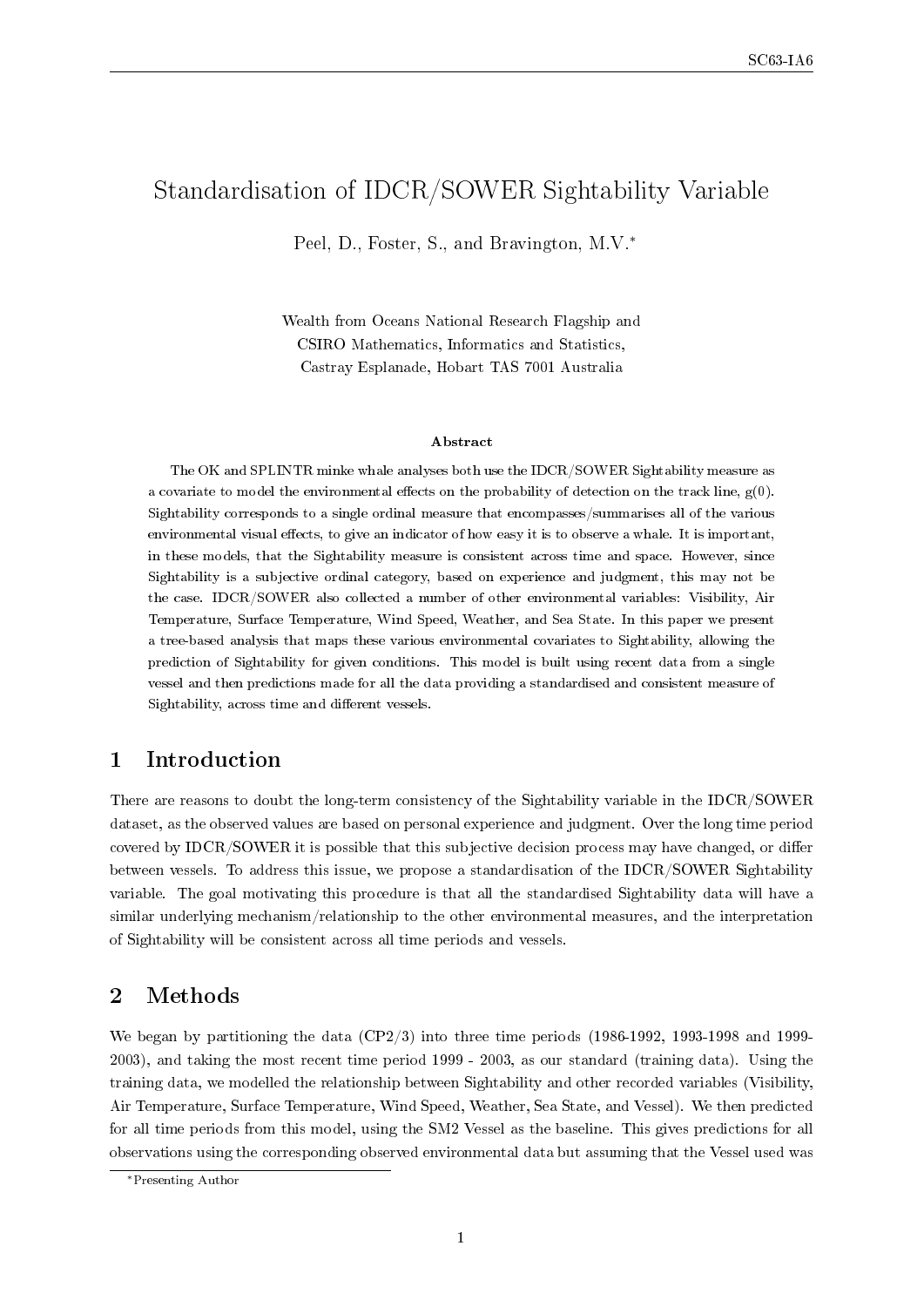SM2. Hence, we obtain a re-calibration of the Sightability variable for the earlier time periods, based on the most recent period of SM2.

To model the Sightability we are primarily interested in a predictive model; interpretation is of secondary importance. We used aggregated boosted trees (ABT; De'ath 2006), a variant of the popular boosted regression trees (BRT; see Hastie et al., 2001). The results of ABTs and BRTs are typically very similar, although the aggregated version tends to have slightly better predictive capability. Both ABTs and BRTs provide excellent predictive models by exploiting the predictive power of ensemble models (Hastie et al, 2001).

ATSTs are not designed to be used on multi-class data, such as the Sightability variable. To overcome this problem, we employed a well-known approach for multinomial data. The three Sightability response categories (2, 3, and 4&5) were modelled using two separate ABT models. The models specify Pr(Sightability > 2), and Pr(Sightability is  $4\&5$  | Sightability > 2). The second model is obtained by sub-setting the data. Predictions of the multiple class outcomes are made by suitably combining the predicted probabilities from each individual model. This leads to the vector of class membership for each observation, which is hard-clustered to produce a prediction of the most likely class.

One issue that arose was that the Visibility variable itself went through a substantial change in the way it was recorded. In the time period up until 1994 Visibility was estimated by the officer in the wheelhouse, whereas after this time this was performed by the Captain. This change can be seen by a sustained drop in visibility in 1994; pre-1994 Visibility ranged from 0-6 Nm, after 1994 the range is 0-3 Nm (Figure 1). After comparing radial sighting distances to recorded visibility it appears that pre-1994 the visibility measure corresponds more towards the maximum possible distance at which sightings could occur, whereas from 1994 onwards the visibilities recorded are more conservative and relate more closely to the average or reasonable distance at which a sighting could occur. To correct for this change we altered the Visibility variable so that the distribution functions of the two periods were similar. This was done by stratifying on Weather and Sea state and quantile matching the early data to the latter data (Figure 2). The stratication was done to allow for the possibility that the overall pattern of weather conditions may have systematically been different between time periods (e.g. this would occur if the latitudinal distribution of survey effort differed in any of the time periods).

#### 3 Results

The resulting models suggested that all the variables considered had, at least, a small affect on the value of Sightability. The Visibility variable was most important, while Vessel and Weather were least important.

There did appear to be a difference in the scoring of Sightability over the three time periods. In particular, it appears that the scoring in the earlier period tended to have higher values than those in the later period, and is subsequently adjusted (see Figure 3).

#### 4 Discussion

Given the range of weather conditions experienced in Antarctic waters, any distance sampling analysis of Antarctic whales will generally require some suitable environmental covariate(s) to take in to account the effect on  $g(0)$ . The subjective nature of Sightability and the long time period of IDCR/SOWER suggests that some empirical examination of the environmental measures was warranted.

Examing the new standardised Sightability measure it was as expected consistent with the other enviromental variables. The actual definition, or value, of Sightability is arbitrary in that Sightability values themselves do not directly correspond to a specific physical quantity. Therefore, attempting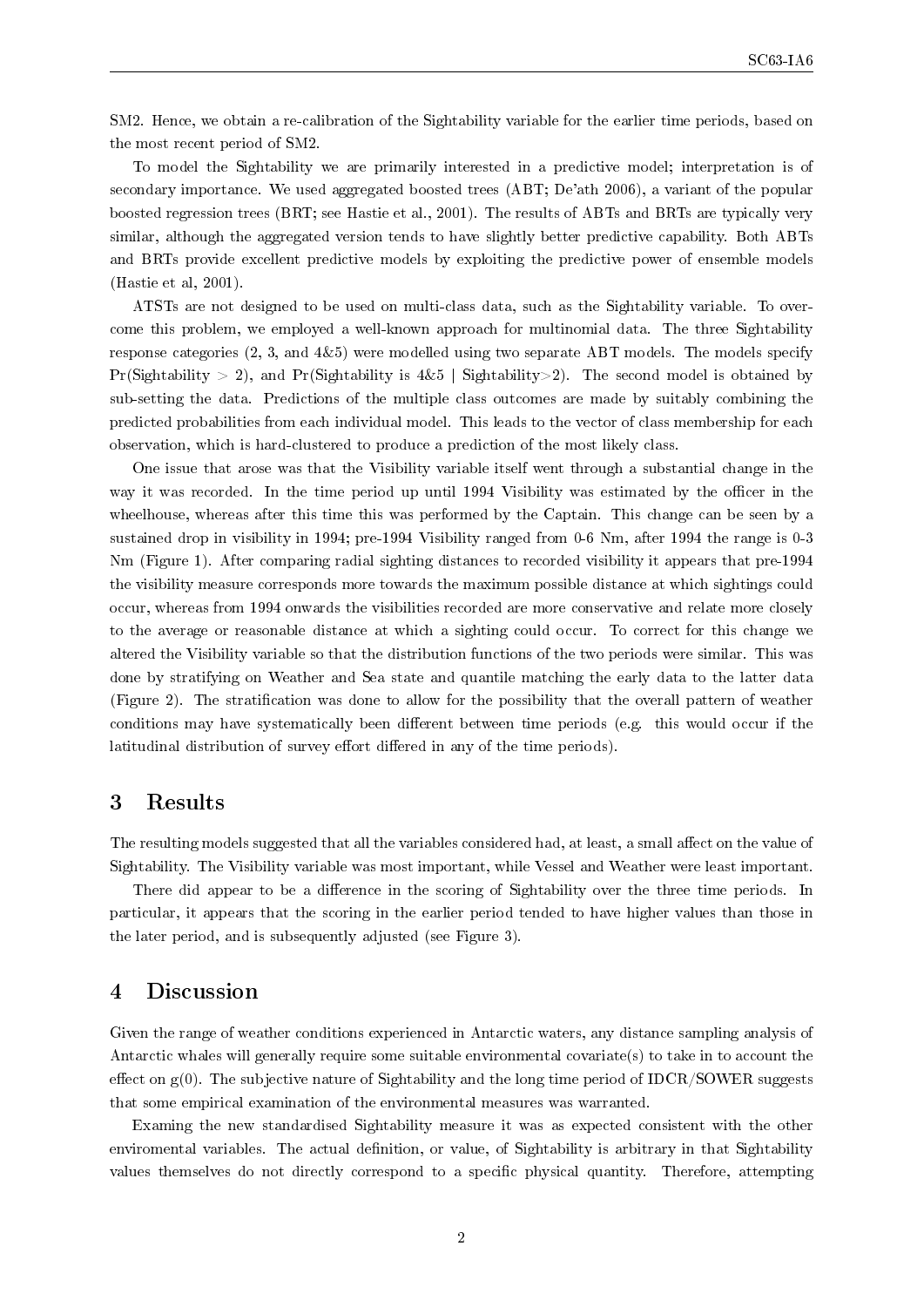

Figure 1: Plots of the Visibility measure versus time (row number of ordered data). Notice the large change in Visibility for both vessels at 1994

to validate, or interpret, the tree classification does not make sense. Instead the new standardised Sightability masure should be judged on its effect on the subsequent SPLINTR and OK models. The overall abundance estimate from these models may possibly not be greatly effected by the choice of Sightability metric; where it is hoped the effect will be seen in improved and more consistent model diagnostics.

## References

De'ath, G. 2007. Boosted Trees for Ecological Modelling and Prediction. Ecology 88:243-251.

Hastie,T.J., Tibshirani, R.J., and Friedman, J.H. 2001. The Elements of Statistical Learning. Springer-Verlag, New York, USA.